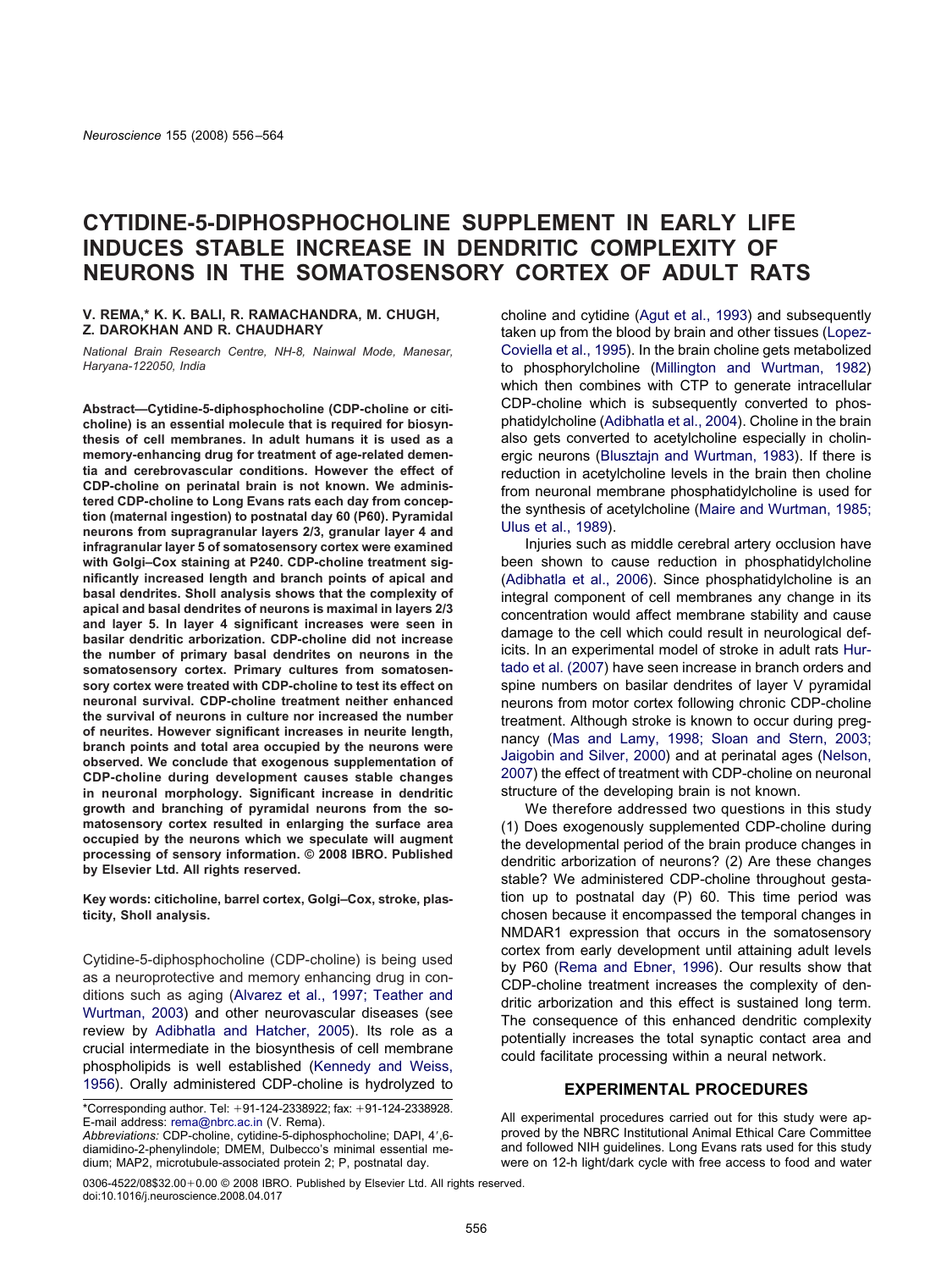and housed in temperature-controlled room (25 °C). In each cage one female rat and one male rat were placed for mating. To ensure that there was no social isolation the females were separated from their mates only during last week of gestation. The pups were weaned from their mother on P21 and two pups of the same sex were housed in each cage until they were adults. The number of animals used for this study was the minimum required, and care was taken to minimize their suffering.

## **CDP-choline administration**

Experimental group consisted of pups born to female animals that were administered CDP-choline (Sigma-Aldrich, St. Louis, MO, USA) at a concentration of 100 mg/kg orally once a day in the morning. We used this concentration based on the studies by [Agut](#page-7-0) [et al. \(1984\)](#page-7-0) which showed that a dose of 100 mg/kg body weight of CDP-choline administrated orally was neuroprotective in rats. A stock solution of the drug was made in water each day. From the first day of gestation the pregnant dams were weighed daily and the required amount of CDP-choline solution applied on two pieces of cornflakes was fed to the rats. After birth from P1 up to P14 (P0 is day of birth) CDP-choline was administered to the pups in liquid form. The pups were weighed and the required amount of CDP-choline solution was aliquoted directly into the mouth using a micropipette. From P14 till P60 CDP-choline was given to the pups with cornflakes as described above. Control group consisted of animals treated in similar manner as experimental animals except that water was used instead of CDP-choline. Morphological analyses of neurons from somatosensory cortex were done 6 months later by Golgi–Cox staining of neurons.

#### **Golgi–Cox staining**

Brains from 11 male rats aged P240 which included five controls and six CDP-choline-treated (one from each litter) were used for Golgi–Cox staining. Animals were deeply anesthetized and perfused transcardially with normal saline (0.9% NaCl). The brains were removed and cut into three blocks and immersed in Golgi– Cox solution [\(Glaser and van der Loos, 1981\)](#page-8-0) for 14 days in the dark during which time the Golgi–Cox solution was changed every 2 days. The brains were then sunk in 30% sucrose solution, sectioned at 200  $\mu$ m thickness on a vibratome and processed for Golgi–Cox staining as described by [Gibb and Kolb \(1998\)](#page-8-0).

#### **Rat primary cortical cultures**

Cortical cultures were established from somatosensory cortex of normal P0 Long Evans pups following modified procedure of [Palmer et al. \(1999\)](#page-8-0). The tissue was minced and incubated in a solution containing papain (2.5 U/ml, Sigma-Aldrich) and DNAse (250 U, Sigma-Aldrich) for 5 min at 37 °C and cells were dissociated by gentle pipetting in Dulbecco's minimal essential medium (DMEM). After washing the cells three times in DMEM they were suspended in plating medium containing DMEM, L-glutamine, B27, N2 and penicillin/streptomycin 100 U/ml (all media components were from Gibco, Invitrogen Corporation, Carlsbad, CA, USA). Cells were plated onto polylysine-D-lysine (Sigma-Aldrich) and laminin (Sigma-Aldrich) precoated glass coverslips at a density of 10<sup>5</sup> cells per coverslip in 12 well Nunc plate and cultured at 37 °C and 5%  $CO<sub>2</sub>$ . At 6 h following plating (after the cells had attached to the substrate) the medium was replaced with fresh medium. CDP-choline (Sigma-Aldrich) treatment began from the second day in culture. For the treatment the medium was changed and replaced with medium containing 50  $\mu$ M or 100  $\mu$ M CDPcholine every alternate day. Control cultures were not treated with CDP-choline. The cultures were maintained for 15 days and then fixed with 4% paraformaldehyde. Four sets of cultures (each set consisting of one control, one 50  $\mu$ M CDP-choline-treated and one 100  $\mu$ M CDP-choline-treated coverslip) were prepared for one

experiment. The experiment was repeated thrice. The cultures were immunoreacted with antibodies to microtubule-associated protein 2 (MAP2) to visualize the neurons using the method described in [Rema and Ebner \(1999\)](#page-8-0). The coverslips were mounted on slides with mounting media containing 4',6-diamidino-2-phenylindole (DAPI) (Vector Laboratories, Burlingame, CA, USA) to stain all the nuclei.

#### **Neuronal tracing and data analysis**

Pyramidal neurons from the layers 2/3, layer 4 and layer 5 of somatosensory cortex with complete cellular and dendritic staining were selected for analysis. These neurons had a prominent apical dendrite pointing toward the pial surface. Digital reconstruction of the neurons was done in 3-D using Neurolucida (MicroBrightField, Colchester, VT, USA) and Microfire camera attached to a Nikon Eclipse E800 microscope. We used Golgi–Cox staining technique because with this technique visualization of more neurons from all layers of the cortex was easily possible.

The morphological parameters measured for each neuron were (i) total apical dendritic length, (ii) total basilar dendritic length, (iii) branch order, (iv) total number of branch points (nodes), and (v) total area occupied by the cell body and its dendrites determined using convex hull analysis. These features of neurons were determined from the reconstructed neuronal data and quantitative analysis was done using Neuroexplorer software (MicroBrightField). The complexity of dendritic arborization was obtained from Sholl analysis by calculating the number of dendritic branches that intersect defined concentric circles spaced 25  $\mu$ m apart starting from the center of cell body as a function of distance from soma.

#### **Neuron and total cell counts**

The effect of CDP-choline treatment on neuronal and total cell survival was determined from the primary cultures of somatosensory cortex. Neurolucida software was used to count the cells from the serial images that were taken of the entire culture area from each condition. For determining the total cell counts DAPI-stained nuclei were counted. The values obtained for control condition was taken as 100% and used as reference to determine changes in the experimental conditions. For estimating the number of neurons, MAP2-labeled cells were counted to calculate the percent of neurons with respect to the total cells in each coverslip. Neuronal morphology of cultured neurons was determined by tracing and analyzing five neurons, from each dish, using Neurolucida software. From each condition 40 neurons were traced and analyzed using the methods similar to those used for the *in vivo* experiments as described above.

#### **Statistical analysis**

From each animal three to five neurons were traced from each layer. The values of all neurons from each layer were averaged for each individual animal. This mean value was taken as the unit of analysis. Statistical tests were performed using repeated measures analyses of variance (ANOVA) to compare experimental and control groups. The level of significance between control and experimental conditions was taken at  $P \leq 0.05$ . All statistical tests were performed using SigmaStat.

#### **RESULTS**

Animals were weighed every day for the initial 2 months and twice a week for the rest of the experiment. Their behavior in standard home cages was also visually monitored. We did not find differences in the weight or behavior in their home cages between the control group and the CDP-choline administered group.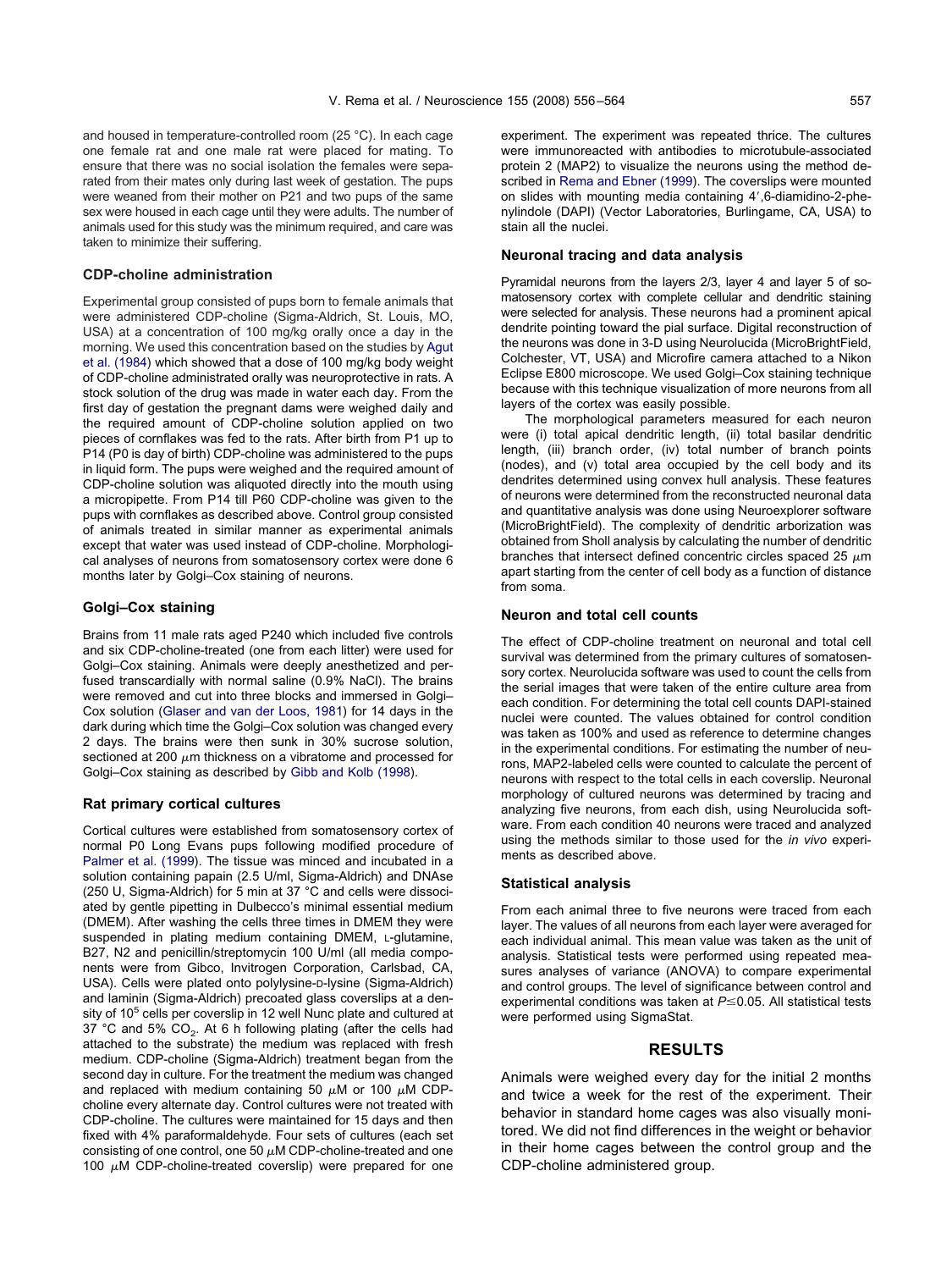

**Fig. 1.** Photomicrograph of pyramidal neurons from somatosensory cortex of a CDP-choline-treated rat showing complete impregnation of cell body and dendrites stained with the Golgi–Cox method.

In this study we used Golgi–Cox staining technique to visualize neurons from layers 2/3, layer 4 and layer 5 of somatosensory cortex of CDP-choline-treated and control rats brains because this technique robustly labeled a limited number of neurons throughout the cortex. Fig. 1 shows photomicrograph of the Golgi–Cox stained pyramidal neurons from the somatosensory cortex of a CDP-cholinetreated rat. Neurons with complete impregnation of cell body and dendrites which were unobstructed by other cells and dendrites were selected for tracing and reconstruction of the entire dendritic tree. All analyzed neurons from all layers had a prominent apical dendrite which projected toward the pial surface.

To determine the effect of CDP-choline on the dendritic morphology we traced the neurons from CDP-cholinetreated animals and controls (Fig. 2). We compared complexity in arborization of apical dendrites and basal dendrites for neurons from each layer.

## **Effect of CDP-choline on apical dendritic morphology**

Comparison of arborization of apical dendrites of neurons in the somatosensory cortex between CDP-choline-treated and control animals is shown in [Fig. 3.](#page-3-0) The total apical dendritic length (which included the length of the primary apical dendrite and the length of all apical dendritic branches) in CDP-choline-treated rats was significantly more in neurons within layers 2/3 (P=0.006) and layer 5 (P=0.02) [\(Fig. 3A](#page-3-0)). However apical dendritic morphology of layer 4 neurons was not affected by CDP-choline treatment. The complexity of apical dendritic arborization was determined by Sholl analysis by measuring the total dendritic length and number of dendritic intersections within each concentric shell of 25  $\mu$ m radial distances extending from the cell body to the distal end of dendrites. Upon examination of the dendrites from proximal to distal regions we saw significant increase in the total length of dendrites in the middle regions of the dendrites of neurons from layers 2/3 and layer 5 in CDP-choline-treated animals [\(Fig. 3B](#page-3-0)). However the apical dendrites of layer 2/3 neurons in CDP-treated animals were more complex as seen by the significant increase in branch order [\(Fig. 3C](#page-3-0)). The total number of branching points in the apical dendritic tree  $(Fig. 3D)$  $(Fig. 3D)$  is significantly more in layers  $2/3$   $(P=0.04)$  and layer 5 (P=0.007). Sholl analysis also reflected a similar increase in the number of intersections of dendritic branches [\(Fig. 3E](#page-3-0)) in layers 2/3 and 5.

#### **Effect of CDP-choline on basal dendritic morphology**

Analyses of basal dendritic morphology was done using the same methods as those used to analyze the apical dendritic tree [\(Fig. 4\)](#page-4-0). CDP-choline administration does not increase the number of primary basal dendrites [\(Fig. 4A](#page-4-0)) but the total length of the basal dendrites is significantly enhanced in neurons from layers 2/3 (P=0.02), layer 4 (*P*=0.03) and layer 5 (*P*=0.04) as shown in [Fig. 4B](#page-4-0). Further examination of dendritic length by Sholl analysis re-



**Fig. 2.** Neurolucida tracings of pyramidal neurons from somatosensory cortex of control and CDP-choline administered rats. Note the increase in dendritic arborization after CDP-choline treatment (scale bar=100 $\mu$ m).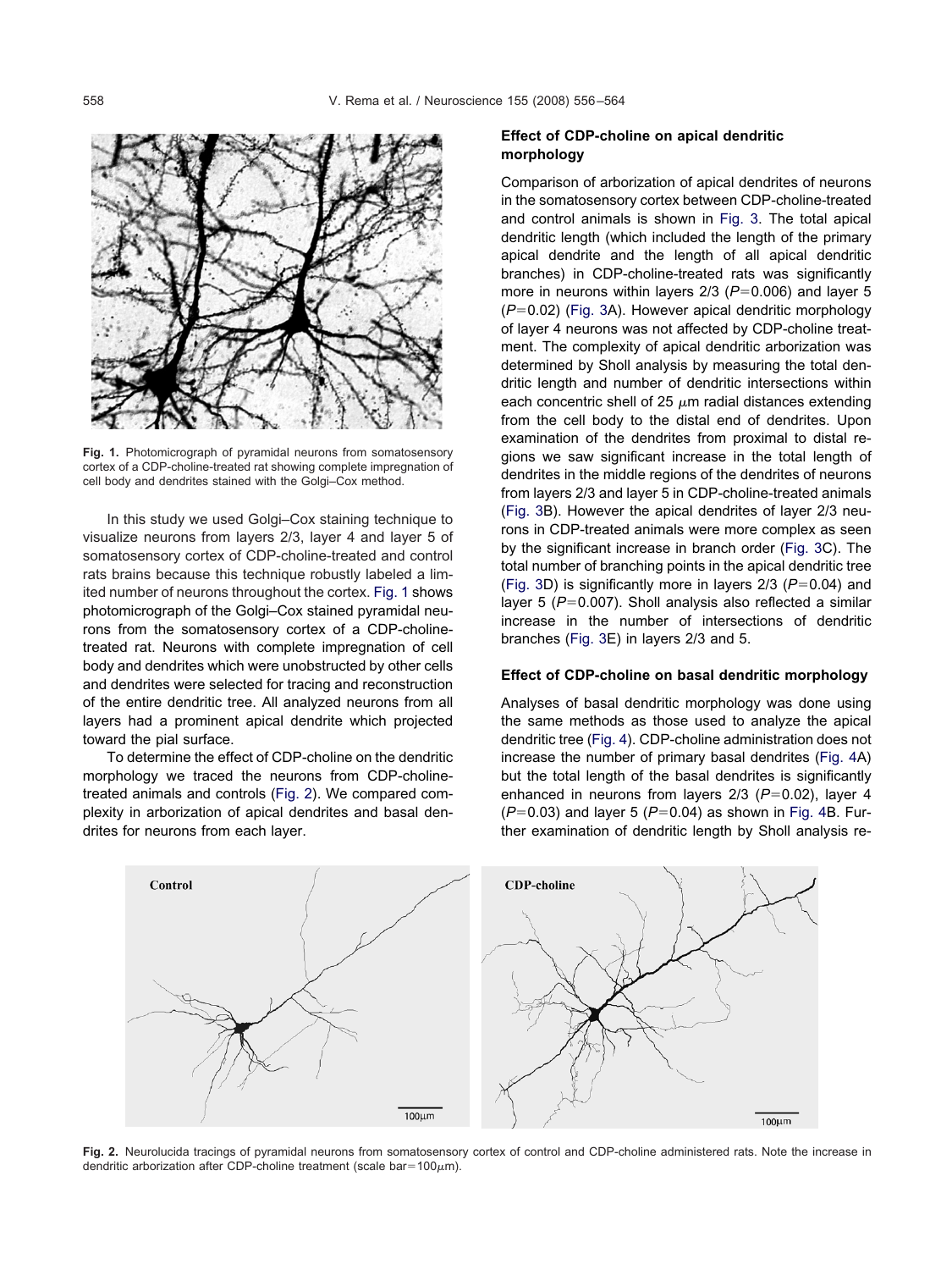<span id="page-3-0"></span>

**Fig. 3.** Effect of CDP-choline on apical dendritic morphology. (A) Histogram showing the total length of apical dendrites for neurons in layers 2/3, 4 and 5. CDP-choline administration significantly increased sum total length of apical dendrites (which includes the total length of primary dendrite and all apical dendritic branches) of neurons in layers 2/3 and 5 of the somatosensory cortex. (B) Line graph illustrating the total length of apical dendrites of neurons from layers 2/3, 4 and 5 in 25  $\mu$ m concentric rings, from the cell body to the distal ends of dendrites, using Sholl ring analysis. Note the increase in length mainly in the middle section of the apical dendrites of neurons in layer 2/3 and 5 from somatosensory cortex of CDP-choline-treated rats. (C) Branch order analyses of apical dendrites for neurons from different cortical layers. CDP-choline treatment significantly increases the branches order on neurons in layers 2/3. (D) Branch point analysis of apical dendrites for neurons from layers 2/3, 4 and 5. The significant increase in number of nodes (branch points) in layers 2/3 and 5 suggests complex branching pattern in higher order branches in CDP-choline-treated animals. (E) Line graph showing the total number of intersections of apical dendrites in 25  $\mu$ m concentric rings, from cell body to distal ends of the dendrites, using Sholl ring analysis of neurons from different layers. Note the increase in apical dendritic intersections of neurons in layers 2/3 and 5 indicating higher complexity in branching pattern as compared with neurons in layer 4.

vealed that the total length of dendritic branches in each successive 25  $\mu$ m concentric ring around the cell body throughout the entire dendritic tree is more in neurons of CDP-choline-treated animals [\(Fig. 4C](#page-4-0)). This increase was significant in 50  $\mu$ m to 125  $\mu$ m radius from cell body of neurons from layers 2/3 and in 50  $\mu$ m to 75  $\mu$ m radius from

cell body of neurons from layer 4 and layer 5 of CDPcholine-treated animals.

We estimated the complexity of branching by using both branch order analysis and by measuring the number of branch points. As shown in [Fig. 4D](#page-4-0), administration of CDP-choline significantly increased the of branch order on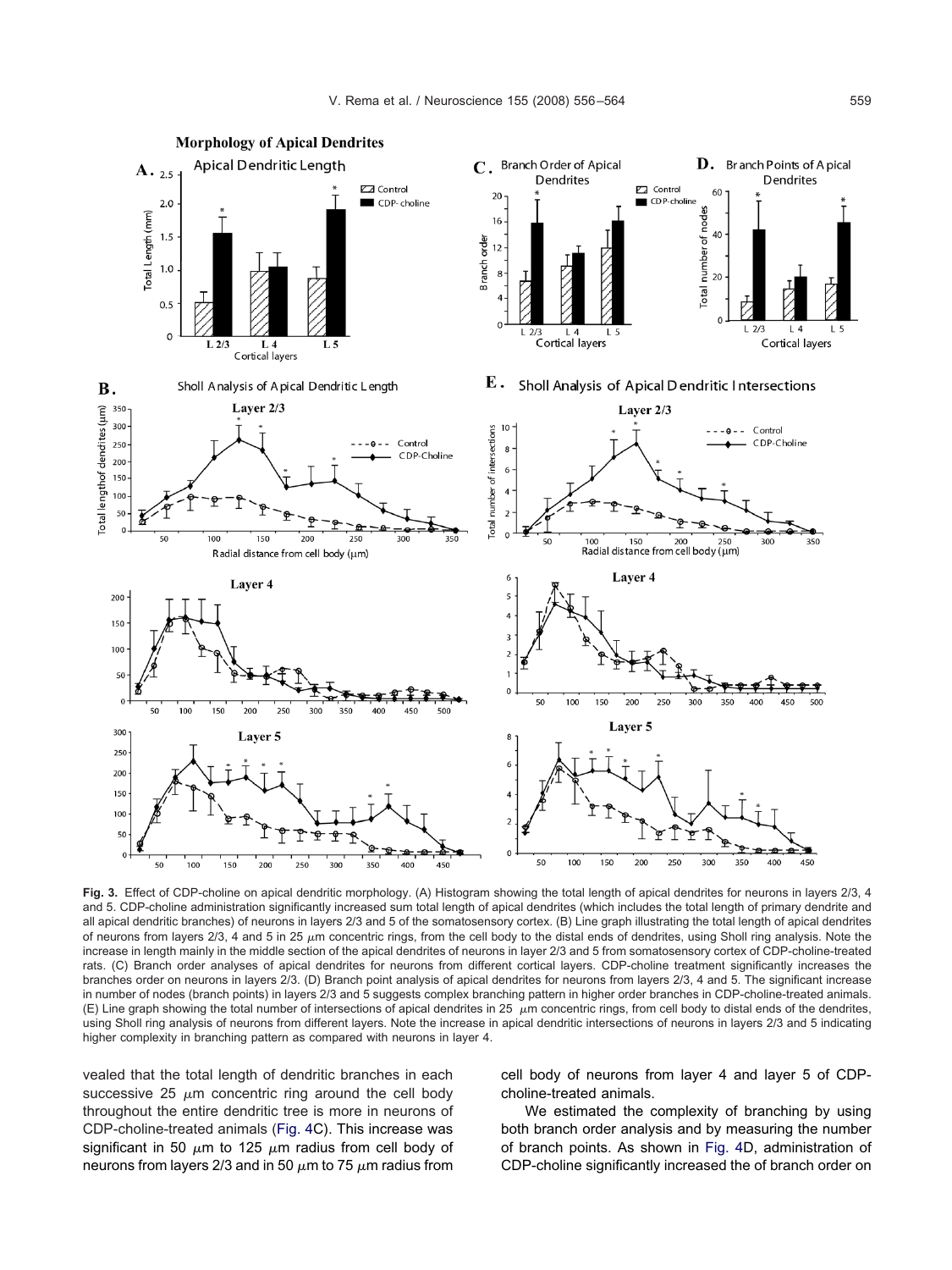<span id="page-4-0"></span>

**Fig. 4.** Effect of CDP-choline on basal dendritic morphology. (A) Histogram showing total number of basal dendrites of neurons in layers 2/3, 4 and 5 of somatosensory cortex. CDP-choline administration does not increase the number of primary basal dendrites of neurons from layers 2/3, 4 and 5 of somatosensory cortex. (B) Total length of basal dendrites of neurons in layers 2/3, 4 and 5 of somatosensory cortex. Note the significant increase in total length of basal dendrites of neurons in layers 2/3, 4 and 5 of somatosensory cortex in CDP-choline-treated animals. (C) Sholl ring analysis of the length of basal dendrites of neurons in layers 2/3, 4 and 5 of somatosensory cortex from CDP-choline-treated and control rats. Note the significant increase in dendritic length of neurons is in the proximal 50  $\mu$ m to 125  $\mu$ m region from cell body. (D) Branch order analysis of basal dendrites for neurons in different layers of somatosensory cortex. Note the increase in the branch order on the neurons from layers 2/3, 4 and 5 in CDP-cholinetreated rats. (E) Total number of branch point on basal dendrites of neurons in different layers of somatosensory cortex. CDP-choline administration increases number of branch points in neurons from layers 2/3, 4 and 5 of somatosensory cortex. (F) Line graph showing the total number of intersections of basal dendrites in 25  $\mu$ m concentric rings, from cell body to distal ends of dendrites, using Sholl ring analysis of neurons from somatosensory cortex. Neurons of layers 2/3, 4 and 5 from CDP-choline-treated rats show higher dendritic intersections in proximal concentric shells.

basilar dendrites of neurons in the three layers within the somatosensory cortex (P=0.007 for layer 2/3; P=0.002 for layer 4 and P=0.005 for layer V). Increase in the number of branch points on the basilar dendritic trees was also observed in CDP-choline-treated animals (P=0.005 for layer 2/3;  $P = 0.005$  for layer 4;  $P = 0.002$  for layer 5). As an additional measure of complexity we examined the dendritic intersections with Sholl analysis in 25  $\mu$ m radial distances extending from the cell body to distal ends of basilar dendrites as shown in Fig. 4F. CDP-choline treatment increases the number of intersections of dendritic branches of all basal dendrites of neurons in all layers along the entire dendritic tree.

*Effect of CDP-choline on dendritic field.* Measurement of the total area occupied by the neuron was done using convex hull analysis. As shown in [Fig. 5](#page-5-0) CDP-choline treatment increased the overall area occupied by the neurons in supragranular layers 2/3 (P=0.043), granular layer 4 (P=0.046) and infragranular layer 5 (P=0.053) of the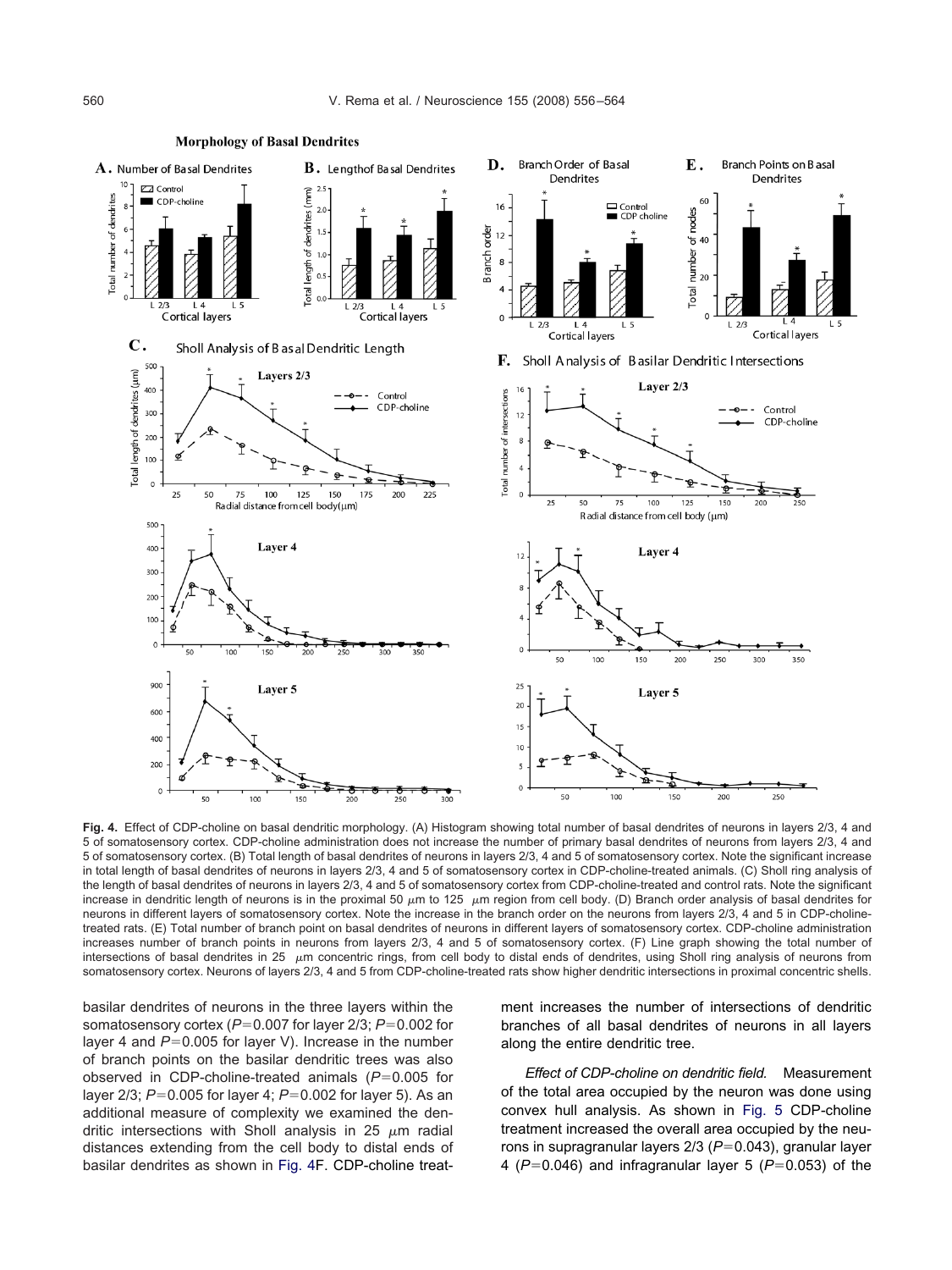<span id="page-5-0"></span>

**Fig. 5.** Convex hull analysis of neurons from layers 2/3, 4 and 5 somatosensory cortex of control and CDP-choline administered rats. CDP-choline treatment increases the total dendritic field of neurons in layers 2/3, 4 and 5 of somatosensory cortex resulting in an increase in the area occupied by the neurons.

somatosensory cortex indicating that the neurons in these layers have larger dendritic fields than controls.

*Effect of CDP-choline on cell survival.* Primary cultures generated from the somatosensory cortex of normal Long Evans P0 pups were treated with CDP-choline (50  $\mu$ M or 100  $\mu$ M) to determine its effect on survival of cortical cells. To estimate the total number of cells in each condition the cultures were labeled with the nuclear stain DAPI and the total number of neurons was determined by labeling the neurons with MAP2. CDP-choline treatment did not have any effect on the total number of cells [\(Fig.](#page-6-0) [6A](#page-6-0)) nor did it increase the number of neurons in both the experimental groups as compared with the controls [\(Fig.](#page-6-0) [6B](#page-6-0)). Morphological details of traced neurons from the cultures [\(Fig. 6C](#page-6-0)) were determined and analyzed using same parameters as were used for *in vivo* analysis described above. The average number of neurites per neuron was also not different among all three groups [\(Fig. 6D](#page-6-0)). However similar to *in vivo* results, neurons in cultures treated with 100  $\mu$ M CDP-choline showed significantly longer neurites [\(Fig. 6E](#page-6-0)) with more branch points [\(Fig. 6F](#page-6-0)) and occupied a larger area [\(Fig. 6G](#page-6-0)).

# **DISCUSSION**

We found that a daily dose of oral CDP-choline at 100 mg/ kg/day during early development was sufficient to produce more dendritic branch points and longer dendrites on cortical neurons. These changes occurred at doses shown to increase dopamine release and dopamine dependent behavior in rats [\(Agut et al., 1984\)](#page-7-0). [Klein et al. \(1990\)](#page-8-0) have shown that administration of CDP-choline at a dose of 100 mg/kg/day increases the plasma choline concentration to 17  $\mu$ M, which is above the concentration (14  $\mu$ M) required to bring about net influx of choline into the brain. This increase in choline levels could facilitate synthesis of membrane phosphatidylcholine and provide sufficient choline to up-regulate the synthesis of acetylcholine thereby preventing degradation of membrane phosphatidylcholine [\(Adibhatla and Hatcher, 2005\)](#page-7-0). These metabolic changes could be one of the possible mechanisms for the reduction in neurologic deficits seen in CDP-choline-treated stroke patients. Stroke also occurs during pregnancy [\(Mas and](#page-8-0) [Lamy, 1998; Sloan and Stern, 2003; Jaigobin and Silver,](#page-8-0) [2000\)](#page-8-0) and in young children [\(Nelson, 2007\)](#page-8-0) and on the basis of known beneficial effects CDP-choline could emerge as a treatment for these patients. However the effect on developing neurons following administration of CDP-choline either during pregnancy or at early perinatal ages is unknown.

One of the goals of this study was to determine if CDP-choline administration during development of the cerebral cortex affects neuronal morphology. Analyses of NMDAR1 expression in the developing rat somatosensory cortex [\(Rema and Ebner, 1996\)](#page-8-0) showed layer specific modulation of NMDAR1 up to 60 days postnatal until the stable adult state is achieved. Hence we administered CDP-choline during gestation through 2 months postnatal. The second goal of this investigation was to determine if the changes induced by CDP-choline administration were stable. Long-term pharmacological intervention should be avoided if it is possible to achieve stable beneficial effect in a shorter time interval of drug administration. No study has examined the stability of morphological changes in neurons following CDP-choline treatment. In this study we therefore examined whether the effect of CDP-choline supplement was stable over a relatively long time interval by analyzing the morphological changes after 6 months following CDP-choline administration.

Our results show that CDP-choline administration through gestation up to P60 enhances the dendritic morphology of neurons in the somatosensory cortex for a very long period after discontinuing the drug. We analyzed the dendritic length and branch points on the dendrites, total number of basal dendrites and area occupied by the dendritic arbors of neurons from all layers of the somatosensory cortex. Two major conclusions emerge from these studies: (i) CDP-choline administration during development increases the surface area occupied by neurons in the somatosensory cortex probably throughout life. There is no reason to believe that these changes are restricted to the area of cortex that we analyzed. (ii) The alterations in the neuronal morphology were detected after a period of 6 months following CDP-choline administration therefore we predict that these changes are likely to be stable and perhaps will persist even in aged rats. Such stability of morphological changes could be the likely mechanism for improvement in memory in 24 month old rats seen by [Crespo et al. \(2004\)](#page-7-0) following oral administration of 150 mg CDP-choline per day for 12 months.

In a recent study [Hurtado et al. \(2007\)](#page-8-0) observed that the improvement of motor behavior in animals with unilateral MCA occlusion following treatment with CDP-choline is accompanied by significant increase in number of branches as well as spines on basal dendrites of pyramidal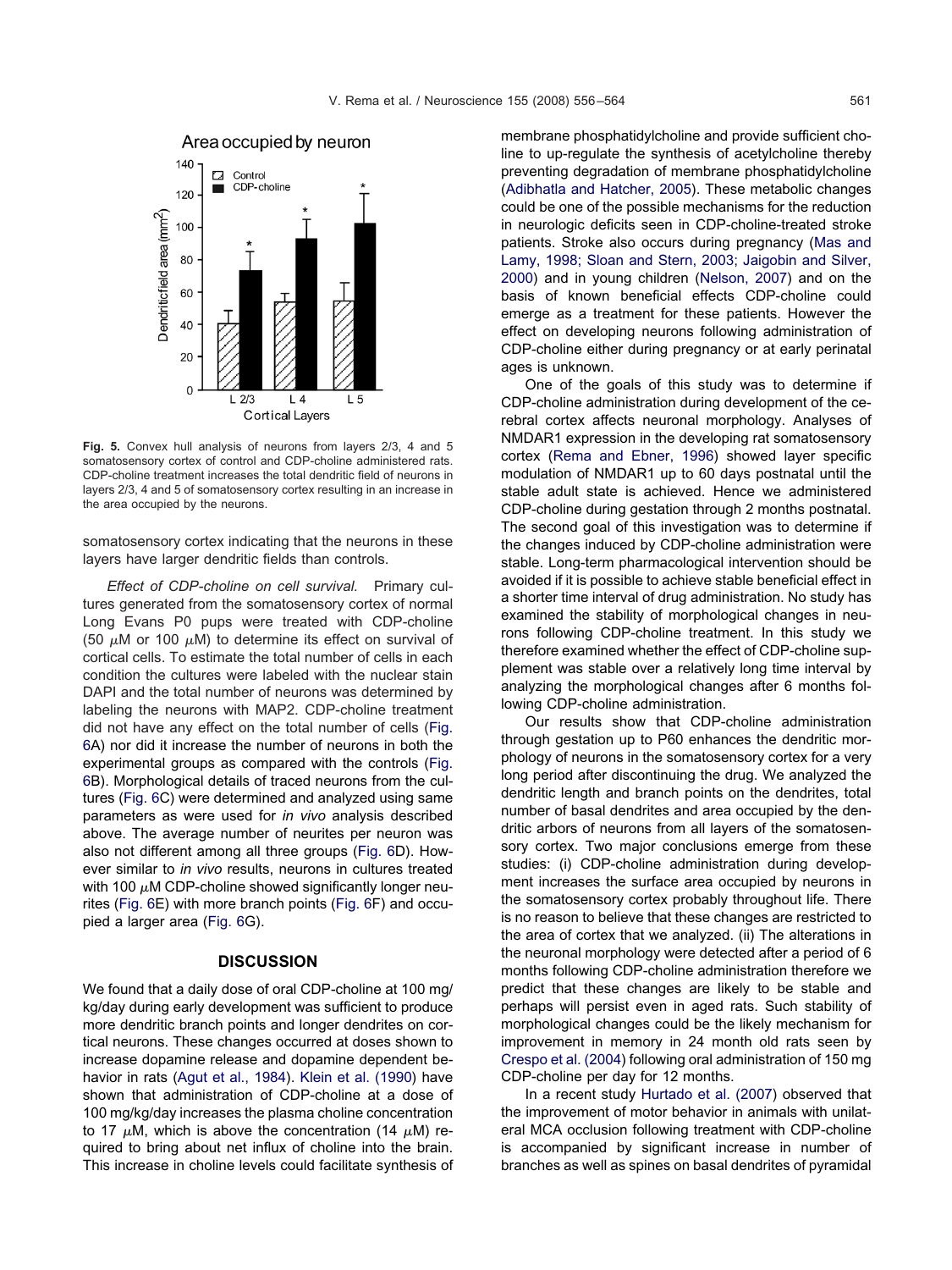<span id="page-6-0"></span>

**Fig. 6.** Effect of CDP-choline on survival and morphology of neurons in culture. CDP-choline treatment (50  $\mu$ M or 100  $\mu$ M) of primary cultures from somatosensory cortex does not increase survival of (A) the total number of cells, and (B) the total number of neurons. See Experimental Procedures section for details of analysis. (C) Neurolucida tracing of neurons from control and CDP-choline-treated cultures. (D) The number of primary neurites arising from the neurons is not higher in the CDP-choline-treated condition compared with the control

neurons from layer 5 of motor cortex. However others have shown that cortical injuries induce dendritic growth of layer 5 neurons in the contralateral hemisphere [\(Jones and](#page-8-0) [Schallert, 1994; Voorhies and Jones, 2002; Luke et al.,](#page-8-0) [2004\)](#page-8-0) and increase the number of spines [\(Adkins et al.,](#page-7-0) [2002\)](#page-7-0). It is therefore possible that the increase in dendritic branching and spines seen by [Hurtado et al. \(2007\)](#page-8-0) in rats with MCA occlusion following i.p. injections of 1000 mg/kg CDP-choline treatment is influenced by the plastic changes resulting from injury to the brain in addition to the effect of CDP-choline on neuronal structure. Administering large doses of drug daily through the i.p. route over a long recovery period in humans might not be the best method for long-term treatment. We therefore tested whether a lower concentration of CDP-choline given by oral route for relative short time is capable of producing stable changes in neuronal morphology. In our study we found that 100 mg/kg of CDP-choline given as oral supplement was sufficient to induce stable morphological changes in both apical and basal dendrites of neurons in all layers of somatosensory cortex. However it is possible that a higher concentration is needed to produce similar changes after injury or in the adult brain.

Clinical trials have been carried out to test the effectiveness of citicholine (CDP-choline) administration in patients with acute ischemic stroke using doses ranging from 500 mg to 2000 mg per day with varying results on the effectiveness of the drug [\(Cohen et al., 2003; Clark et al.,](#page-7-0) [1999; Dávalos et al., 2002\)](#page-7-0). The high dose of 2000 mg/ day, compared with 500 mg/day, was shown to produce some degree of recovery of function in about 30% of patients [\(Dávalos et al., 2002\)](#page-8-0). The dosage of 100 mg/kg we have used in this study depends on the weight of the rat and therefore is on the order of approximately two to four times higher than the dose of 2000 g/day given to a human subject. These results suggest that the degree of benefit may depend in some way on the concentration of citicholine.

In the rat somatosensory cortex each layer is specialized in its input and output characteristics. We therefore did layer-wise classification of our data and found that CDP-choline administration influences dendritic arborization of pyramidal neurons in a layer specific manner. Neurons in layers 2/3 and 5 showed significant changes in most morphological parameters analyzed. These layer specific influences could have important implications for information processing within the somatosensory system. Neurons in layer 4 receive the major portion of sensory inputs from the lemniscal pathway through the thalamus and in turn project to neurons of layers 2/3 [\(Kim and Ebner,](#page-8-0) [1999; Petersen and Sakmann, 2001; Douglas and Martin,](#page-8-0)

cultures (which similar to *in vivo* results as shown in [Fig. 4A](#page-4-0)). At higher concentration of CDP-choline (100  $\mu$ M) there is significant increase (E) in total length of neurites, (F) number of branch points and (G) area occupied by neurites. For all histograms hatched bar (labeled C) depicts data from control cultures, gray bar (labeled 50) depicts data from cultures treated with 50  $\mu$ M CDP-choline and black bar (labeled 100) depicts data from cultures treated with 100  $\mu$ M CDP-choline.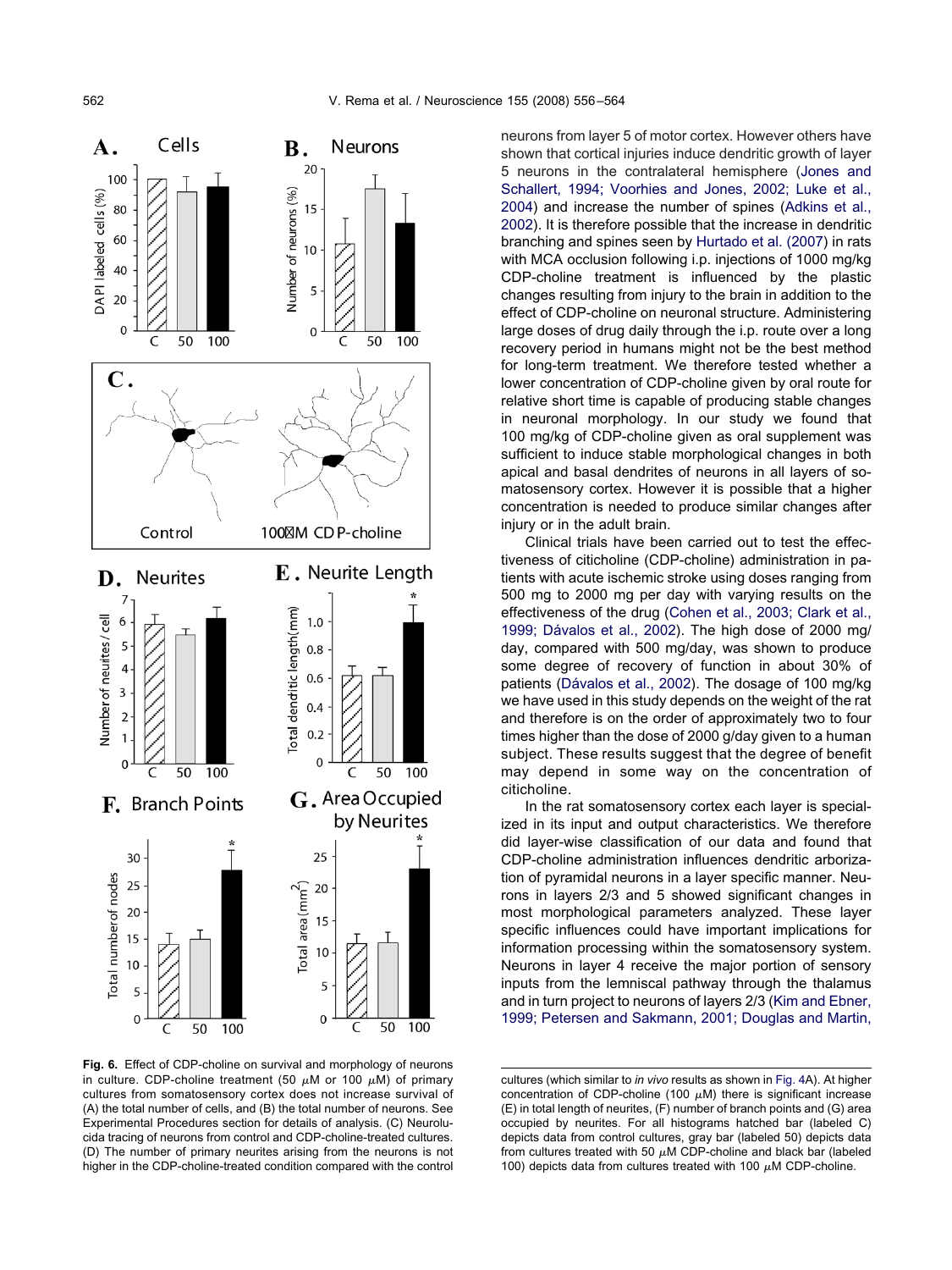<span id="page-7-0"></span>[2004; Shepherd and Svoboda, 2005\)](#page-8-0). So it is possible that the sensory information that arrives in the cortex is processed in a similar manner in both control and CDPcholine-treated animals. But examination of the neuronal architecture in the thalamic sensory nuclei is needed to determine if there are differences that could modify the neuronal activity of layer 4. However it is likely that there might be mechanisms preventing large-scale morphological changes in layer 4. Hints of layer 4 neurons' stability are also seen in other studies. For example sensory deprivation during early postnatal development does not affect experience-dependent plasticity in layer 4 neurons of adult rats whereas the neurons in layers 2/3 show significant deficits [\(Rema et al., 2003\)](#page-8-0). Also layer 4 neurons show temporal delay in achieving experience-dependent plasticity [\(Diamond et al., 1994\)](#page-8-0).

Administration of CDP-choline during early development could influence the survival of neurons and glia. Studies that have examined the effect of CDP-choline on survival of neurons in disease conditions show contrasting results. In a Parkinson's disease model Barrachina et al. (2003) showed attenuation of substantia nigra (SN) dopaminergic cell dropout suggesting that CDP-choline could influence cell survival. CDP-choline at 100  $\mu$ M concentration has been shown to reduce cell death in an *in vitro* model of ischemia [\(Hurtado et al., 2005\)](#page-8-0). However [Sato](#page-8-0) [et al. \(1988\)](#page-8-0) did not observe a protective effect of CDPcholine on cell survival in brains of rats with forebrain ischemia. Our results indicate that CDP-choline does not affect proliferation or survival of cells in culture [\(Fig. 6\)](#page-6-0). However we saw an increase in both branching and length of neurites in cultures treated with 100  $\mu$ M concentration of CDP-choline. This observation is similar to our *in vivo* results. Thus, these results indicate that one of the main effects of CDP-choline is to increase dendritic branching around the neuron which in effect will increase the overall connectivity of neuron. It is possible that the effect of CDP-choline on the survival of neurons/cells in the brain is different from that seen in the cultures.

A key determinant of neuronal connectivity is dendritic morphology. Neurons of layers 2/3 have extensive intrahemispheric and interhemispheric cortical connections. They send axon collaterals to layer 5 of the same barrel column and to several adjacent barrels. They also have trajectories of projections to ipsilateral second somatosensory cortex, dysgranular cortex and to contralateral barrel cortex (Akers and Killackey, 1978; Olavarria et al., 1984; Chapin et al., 1987; Koralek et al., 1990; Fabri and Burton, 1991; Kim and Ebner, 1999). Apical dendrites of layer 5 pyramidal neurons project to layer 1 with branches that ramify in layers 2/3 and 4 [\(Schubert et al., 2001\)](#page-8-0). Neurons in layer 5 are also known to project to thalamic, pontine and brainstem sensory nuclei. Several studies show that plasticity changes are more prominent in layers 2/3. In rats robust changes in experience-dependent plasticity were shown to occur first in layers 2/3 and in layer 5 [\(Diamond](#page-8-0) [et al., 1994\)](#page-8-0). Restricted neonatal sensory deprivation reduced both responsiveness to sensory stimulation and experience-dependent plasticity in neurons of layers 2/3

[\(Rema et al., 2003\)](#page-8-0) and disrupts receptive field structure [\(Shepherd et al., 2003\)](#page-8-0). Integration of sensory information through layer V neurons of the barrel cortex and cerebellum has been shown to be essential for whisker-guided sensory behavior [\(Jenkinson and Glickstein, 2000\)](#page-8-0). Therefore our results showing a highly significant effect of CDPcholine on dendritic field arborization of neurons in layers 2/3 and 5 indicate that there is profound influence on information processing which would bring about fast recruitment of neurons within the network.

*Acknowledgments—This study was supported by the Wellcome Trust Senior Research Fellowship to V. Rema.*

## **REFERENCES**

- Adibhatla RM, Hatcher JF, Dempsey RJ (2004) Cytidine-5-diphosphocholine (CDP-choline) affects CTP:phosphocholine cytidylyltransferase and lyso-phosphatidylcholine after transient brain ischemia. J Neurosci Res 76:390 –396.
- Adibhatla RM, Hatcher JF (2005) Cytidine 5'-diphosphocholine (CDPcholine) in stroke and other CNS disorders. Neurochem Res 3: 15–23.
- Adibhatla RM, Hatcher JF, Larsen EC, Chen X, Sun D, Tsao FH (2006) CDP-choline significantly restores phosphatidylcholine levels by differentially affecting phospholipase A2 and CTP: phosphocholine cytidylyltransferase after stroke. J Biol Chem 281(10): 6718 – 6725.
- Adkins DL, Bury SD, Jones TA (2002) Laminar-dependent dendritic spine alterations in the motor cortex of adult rats following callosal transection and forced forelimb use. Neurobiol Learn Mem 78: 35–52.
- Agut J. Coviella IL, Wurtman RJ (1984) Cytidine(5')diphosphocholine enhances the ability of haloperidol to increase dopamine metabolites in the striatum of the rat and to diminish stereotyped behavior induced by apomorphine. Neuropharmacology 23(12A):1403–1406.
- Agut J, Lopez GCI, Ortiz JA, Wurtman RJ (1993) Oral cytidine 5'diphosphate choline administration to rats increases brain phospholipid levels. Ann N Y Acad Sci 695:318 –320.
- Akers RM, Killackey HP (1978) Organization of corticocortical connections in the parietal cortex of the rat. J Comp Neurol 181(3): 513–537.
- Alvarez XA, Laredo M, Corzo D, Fernandez-Novoa L, Mouzo R, Perea JE, Daniele D, Cacabelos R (1997) Citicoline improves memory performance in elderly subjects. Methods Find Exp Clin Pharmacol 19(3):201–210.
- Barrachina M, Dominguez I, Ambrosio S, Secades J, Lozano R, Ferrer I (2003) Neuroprotective effect of citicoline in 6-hydroxydopaminelesioned rats and in 6-hydroxydopamine-treated SH-SY5Y human neuroblastoma cells. J Neurol Sci 215:105–110.
- Blusztajn JK, Wurtman RJ (1983) Choline and cholinergic neurons. Science 221:614 – 620.
- Chapin JK, Sadeq M, Guise JL (1987) Corticocortical connections within the primary somatosensory cortex of the rat. J Comp Neurol 263:326 –346.
- Clark WM, Williams BJ, Selzer KA, Zweifler RM, Sabounjian LA, Gammans RE (1999) A randomized efficacy trial of citicoline in patients with acute ischemic stroke. Stroke 30(12):2592–2597.
- Cohen RA, Browndyke JN, Moser DJ, Paul RH, Gordon N, Sweet L (2003) Long-term citicoline (cytidine diphosphate choline) use in patients with vascular dementia: neuroimaging and neuropsychological outcomes. Cerebrovasc Dis 16(3):199–204.
- Crespo D, Megias M, Fernandez-Viadero C, Verduga R (2004) Chronic treatment with a precursor of cellular phosphatidylcholine ameliorates morphological and behavioral effects of aging in the mouse [correction of rat] hippocampus. Ann N Y Acad Sci  $1019.41 - 43$